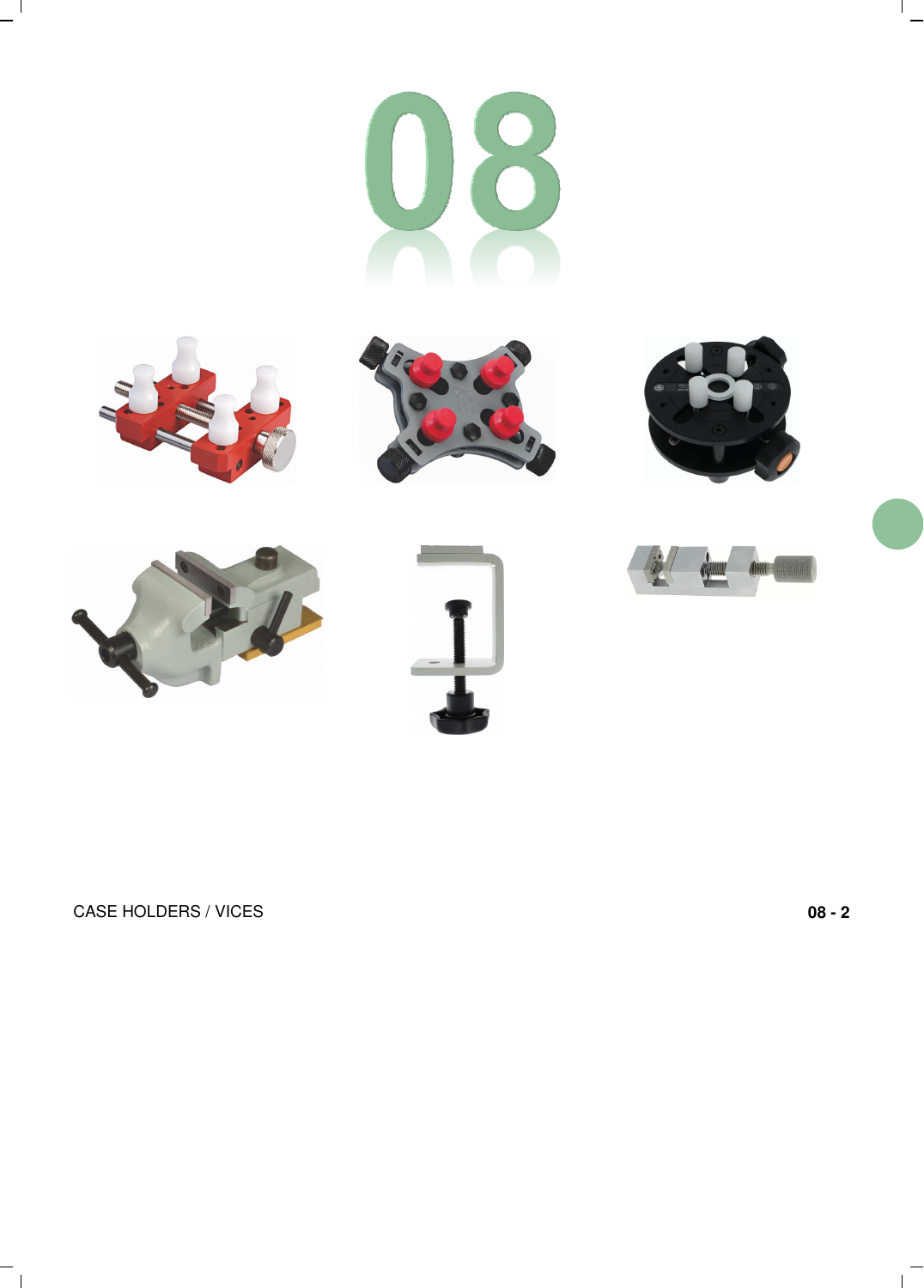#### **Case holders.**



**← 70 mm →**



| <b>MSA</b> | <b>Maximal opening</b> | Kg    |
|------------|------------------------|-------|
| 07.374     | 70 mm                  | 0.160 |

Delivered with 4 Delrin® dies MSA07.374-A. Adjustable aluminium case holder for all HOROTEC® presses. The stacked dies are fitted in reinforced pierced holes with a steel cylinder. They are particularly recommended for heavy-duty work.

#### **Spare part :**

| <b>MSA</b> | ⊾ Item \            | -Ka   |
|------------|---------------------|-------|
| 07.374-A   | Stacked Delrin® die | 0.005 |



**← 70 mm →**





**MSA Maximal opening Kg 07.360-A 10.110 10.110 10.110 10.110** 

Delivered with 4 Delrin® dies MSA07.360-B. Adjustable aluminium case holder for all HOROTEC® presses.

#### **Spare part :**

| <b>IMSA</b> | NtemN                   | Ka    |
|-------------|-------------------------|-------|
| 07.360-B    | Delrin <sup>®</sup> die | 0.015 |

 $\perp$ 

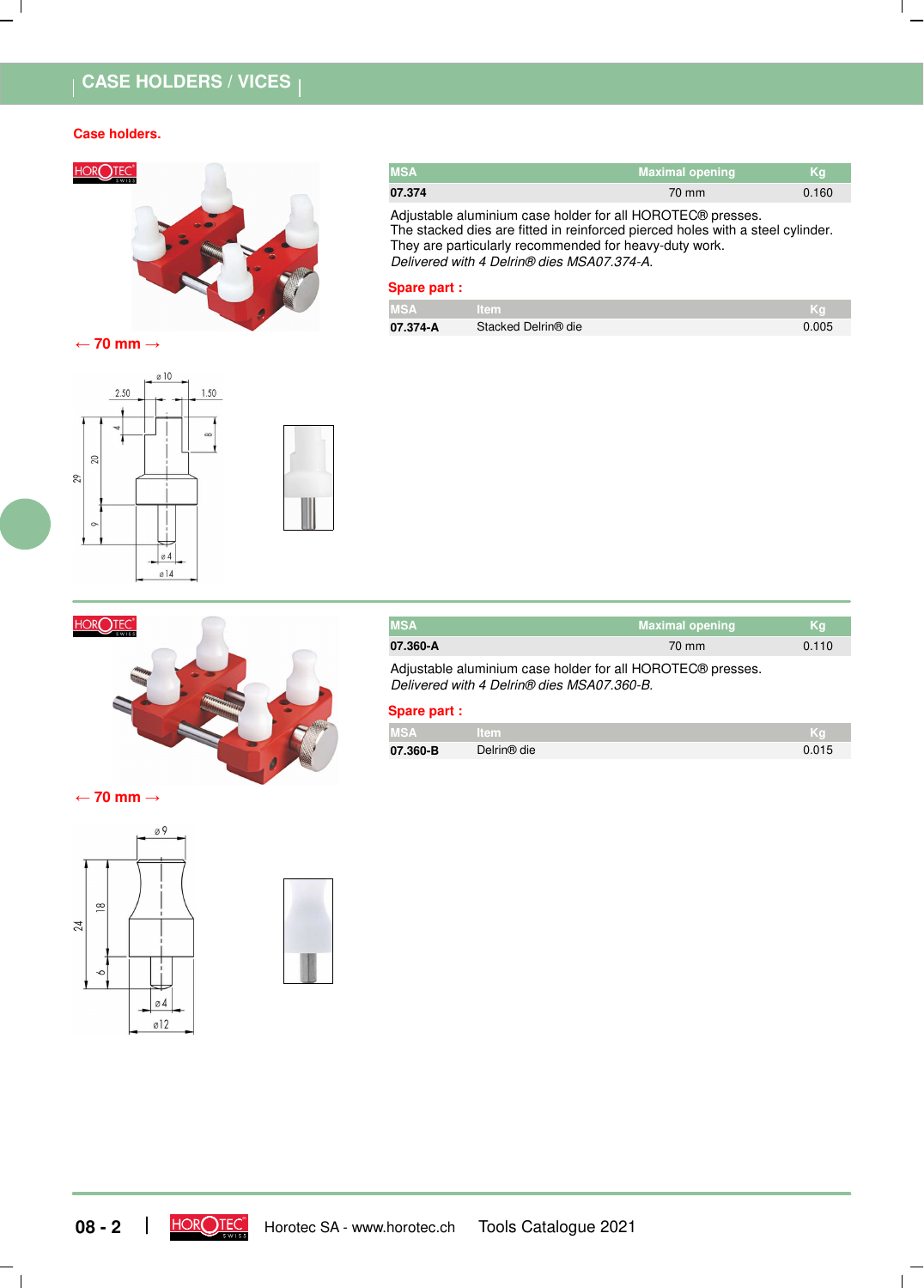

| <b>MSA</b> | <b>Size</b>       | 7K C  |
|------------|-------------------|-------|
| 08.001     | $65 \times 45$ mm | 0.073 |

Universal synthetic material and metal case holder, with 4 Nylon® dies MSA08.001-A.

### **Spare part :**

| <b>MSA</b> | ltem.                  | KC    |
|------------|------------------------|-------|
| 08.001-A   | Nylon <sup>®</sup> die | 0.003 |



 $\varnothing$  4 ø 12.50

**See chapter PERF.**





 $\Box$ 

| <b>MSA</b>                                                                | <b>Size</b>       | Ka    |
|---------------------------------------------------------------------------|-------------------|-------|
| 08.002                                                                    | $83 \times 65$ mm | 0.192 |
| Metal case holder, with 4 Nylon® dies MSA08.002-A, driven on a 5 mm axle. |                   |       |

### **Spare part :**

| <b>MSA</b> | $\blacksquare$ tem $\blacksquare$ | <b>K</b> a |
|------------|-----------------------------------|------------|
| 08.002-A   | Nylon <sup>®</sup> die            | 0.001      |

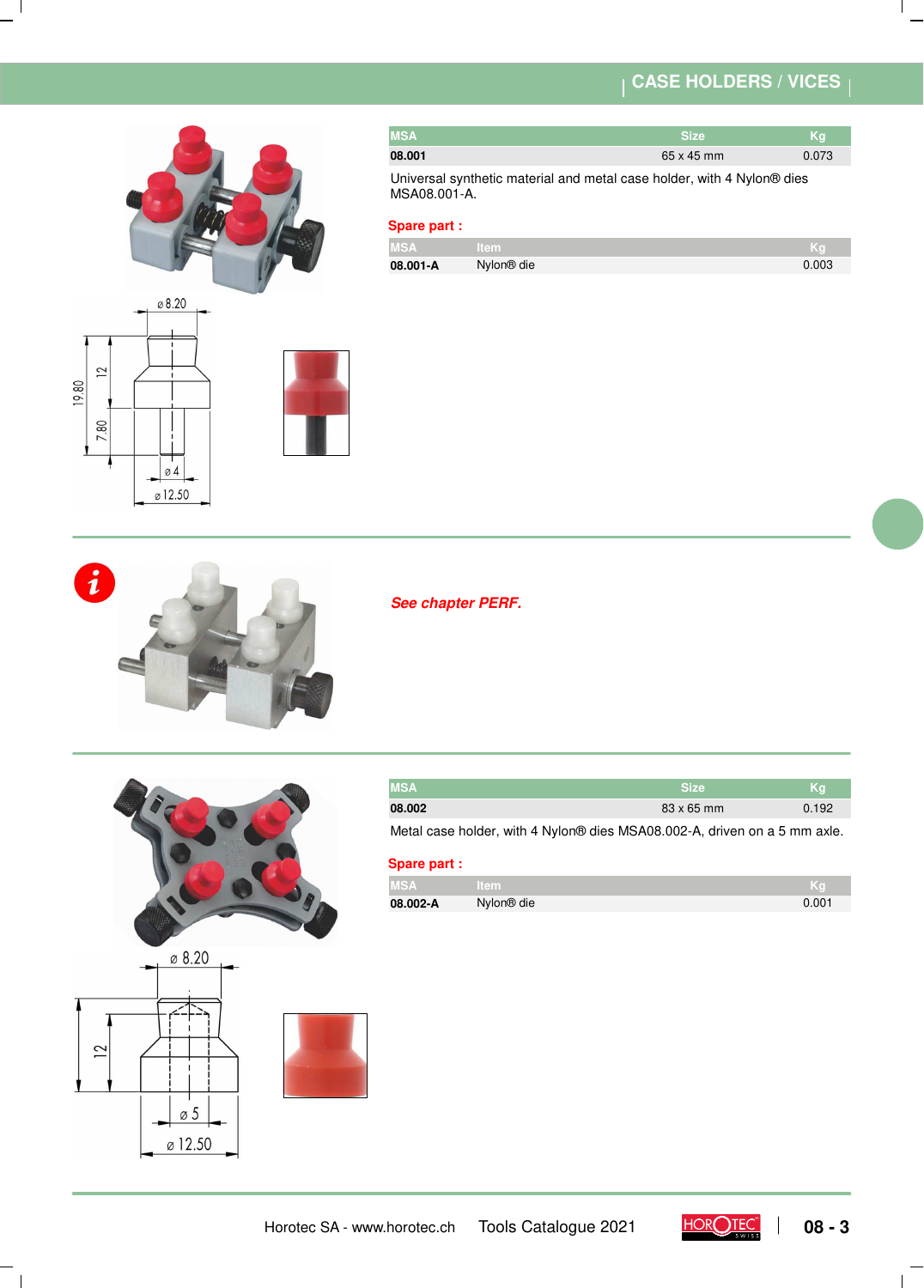

|  | $2060$ mm |  |
|--|-----------|--|

| <b>MSA</b>   | <b>Size</b>                                                                | <b>Maximal opening</b> | Ka    |
|--------------|----------------------------------------------------------------------------|------------------------|-------|
| 08.010       | $\varnothing$ 115 x 65 mm                                                  | $2060$ mm              | 0.396 |
| MSA08.010-A. | Universal synthetic material case holder, with 4 Delrin® dies and 1 washer |                        |       |

#### **Spare part :**

| <b>MSA</b> | \ltem \                   | s ra                 |
|------------|---------------------------|----------------------|
| 08.010-A   | Delrin $@$ die + 1 washer | 0.012<br><b>TIME</b> |

#### **Vices.**



| <b>MSA</b>                                                                              | <b>Size</b>        | <b>Maximal opening</b>                                                      | Κα    |
|-----------------------------------------------------------------------------------------|--------------------|-----------------------------------------------------------------------------|-------|
| 08.104                                                                                  | $120 \times 65$ mm | $20 \text{ mm}$                                                             | 1.032 |
| the vice to be easily settled or removed thanks to the side lever.<br>Jaws width 46 mm. |                    | Vice with fixing brass plate. The plate remains fixed on the bench allowing |       |

### **Spare part :**

| <b>MSA</b> | ltem i             |       |
|------------|--------------------|-------|
| 08.104-A   | Fixing brass plate | 0.090 |

**← 20 mm →**





| <b>MSA</b> | <b>Size</b>        | <b>Maximal opening</b> | Kg    |
|------------|--------------------|------------------------|-------|
| 24.109     | $50 \times 120$ mm | $50 \text{ mm}$        | 0.547 |

Delivered without fixing brass plate. Black bench clamp for vice fixing. Compatible with vice MSA08.104.

HOROTEC<sup>®</sup>



| <b>MSA</b>                                                                                                    | <b>Size</b> | <b>Maximal opening</b> | Kq    |
|---------------------------------------------------------------------------------------------------------------|-------------|------------------------|-------|
| 24.113                                                                                                        | 70 x 95 mm  | $60 \text{ mm}$        | 0.565 |
| Grey bench clamp for vice fixing.<br>Compatible with vice MSA08.104.<br>Delivered without fixing brass plate. |             |                        |       |

 $\mathbf{L}$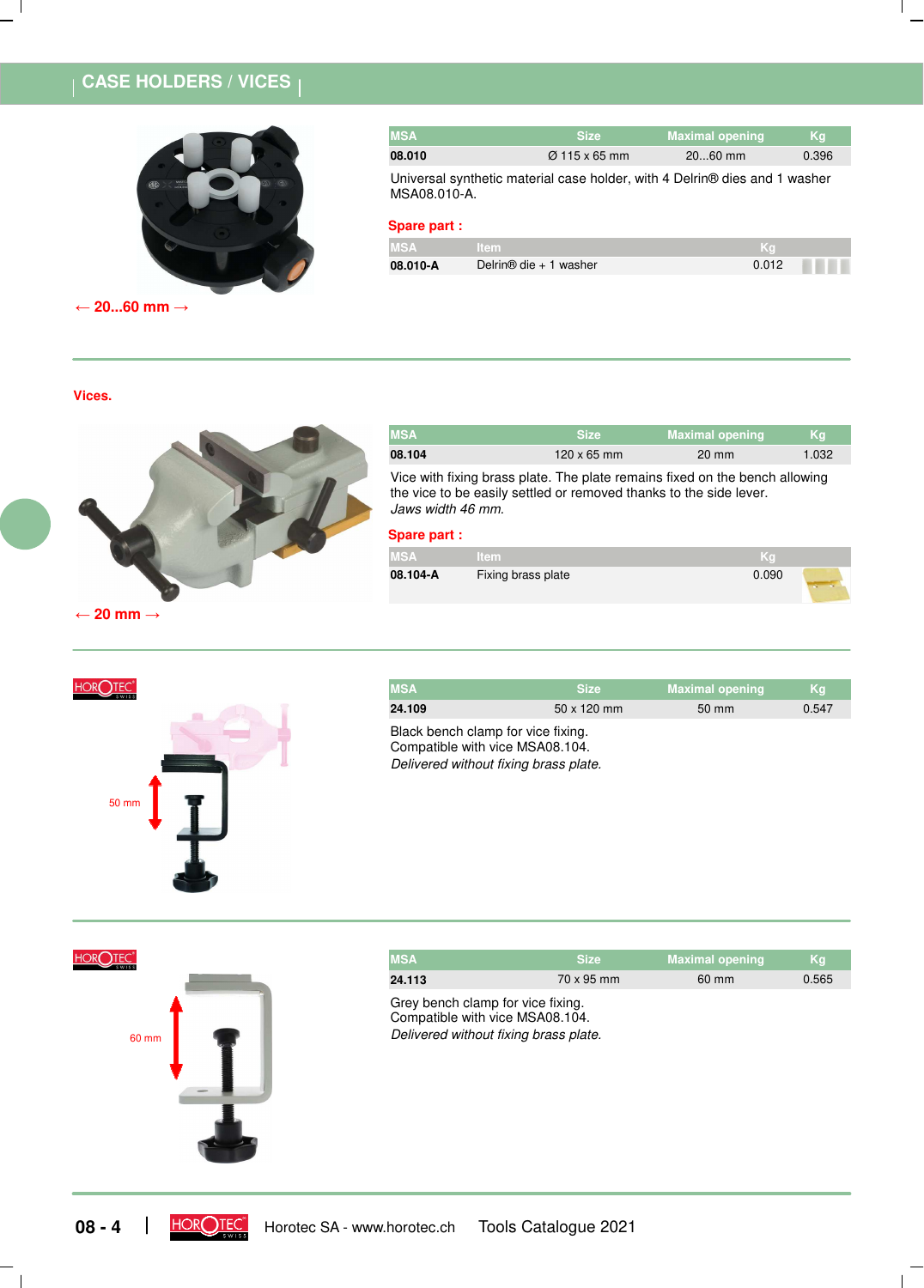

| <b>MSA</b>   | <b>Size</b>                 | Ka    |
|--------------|-----------------------------|-------|
| 24.405       | $60 \times 60 \times 50$ mm | 0.150 |
| $\mathbf{1}$ |                             |       |

Wooden vice base.

Easy mounting on a bench thanks to a screw fitted with a detachable handle. Compatible with vice MSA08.104.

Delivered without fixing brass plate.

### **Accessory :**

| <b>MSA</b> | ltem.                                                   |       |  |
|------------|---------------------------------------------------------|-------|--|
| 24.405-01  | Fixing kit composed of 1 metal insert and 1<br>screw M6 | 0.008 |  |



| and the state of the control of the state of the state of the |  |
|---------------------------------------------------------------|--|
|                                                               |  |
|                                                               |  |
|                                                               |  |

| <b>IMSA</b>       |                       | <b>Size</b>                                                                   | <b>Maximal opening</b> | Kg    |
|-------------------|-----------------------|-------------------------------------------------------------------------------|------------------------|-------|
| 08.502            | (1)                   | $14 \times 14 \times 67$ mm                                                   | $015$ mm               | 0.075 |
| Jaws width 14 mm. | maintaining grooves). | Mini hand vice. Hardened rectified steel jaws (1 of the jaws is equipped with |                        |       |
| Accorporu -       |                       |                                                                               |                        |       |

| <b>MSA</b> | ⊾ltem \                                     | ∟Ka'  |
|------------|---------------------------------------------|-------|
| 08.503     | (2) Revolving base $\varnothing$ 50 x 37 mm | 0.149 |

OR<sub>OTE</sub>

**(2)**



| <b>MSA</b>                       | <b>Size</b>                 | lKa'  |
|----------------------------------|-----------------------------|-------|
| 10.519                           | $50 \times 45 \times 40$ mm | 0.105 |
| Bracelet holder vice with screw. |                             |       |

- Maximum bracelet thickness : 10 mm

- Useful dimensions : length 49 mm and height 24 mm

- Suitable for presses MSA10.499 and 10.500 illustrated on page 10-2.